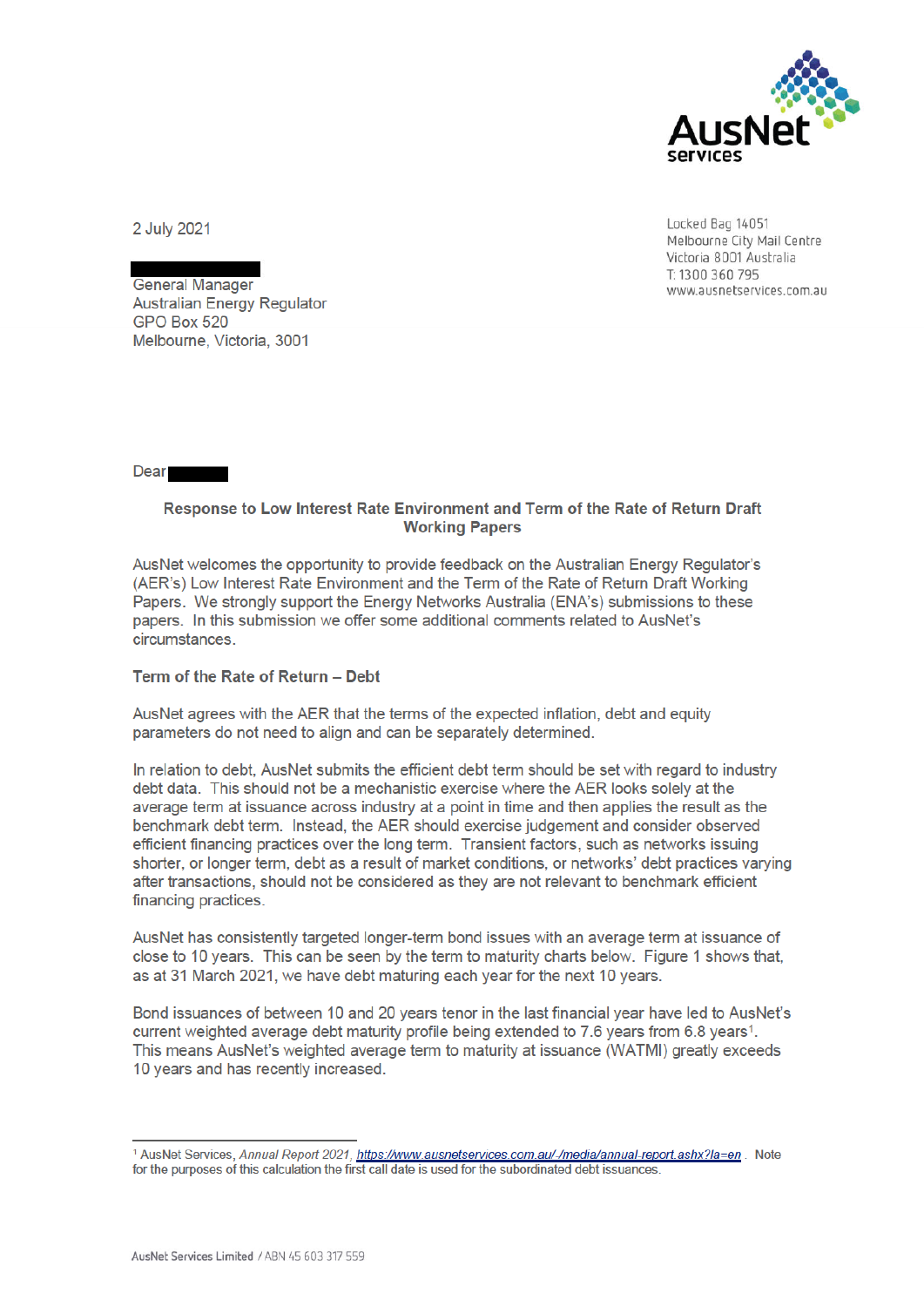These charts also show that since 31 March 2018 (Figure 2) AusNet has also issued an increasing amount of very long term (i.e. 60 year) subordinated debt. Due to their subordinated nature, the interest payable on these instruments materially exceeds the benchmark debt allowance provided by the AER. We note that Dr Lally  $(2021)^2$  recognises that a debt benchmark which does not include subordinated debt costs produces an allowance that is too low at the sector level. He also recognises that neither the Reserve Bank of Australia (RBA) nor Bloomberg indices include subordinated bonds. AusNet continues to consider that the AER should include subordinated debt in its Energy Infrastructure Credit Spread Index (EISCI) analysis to provide a complete picture of industry debt costs.





Note: First call date for hybrid securities: \$US & \$S in Sep 2021; \$A Oct 2025 & € in Sep 2026

**Figure 2: Debt Maturity Profile as at 31 March 2018**



<sup>2</sup> Dr Lally, *Appropriate term for the allowed cost of capital,* 9 April 2021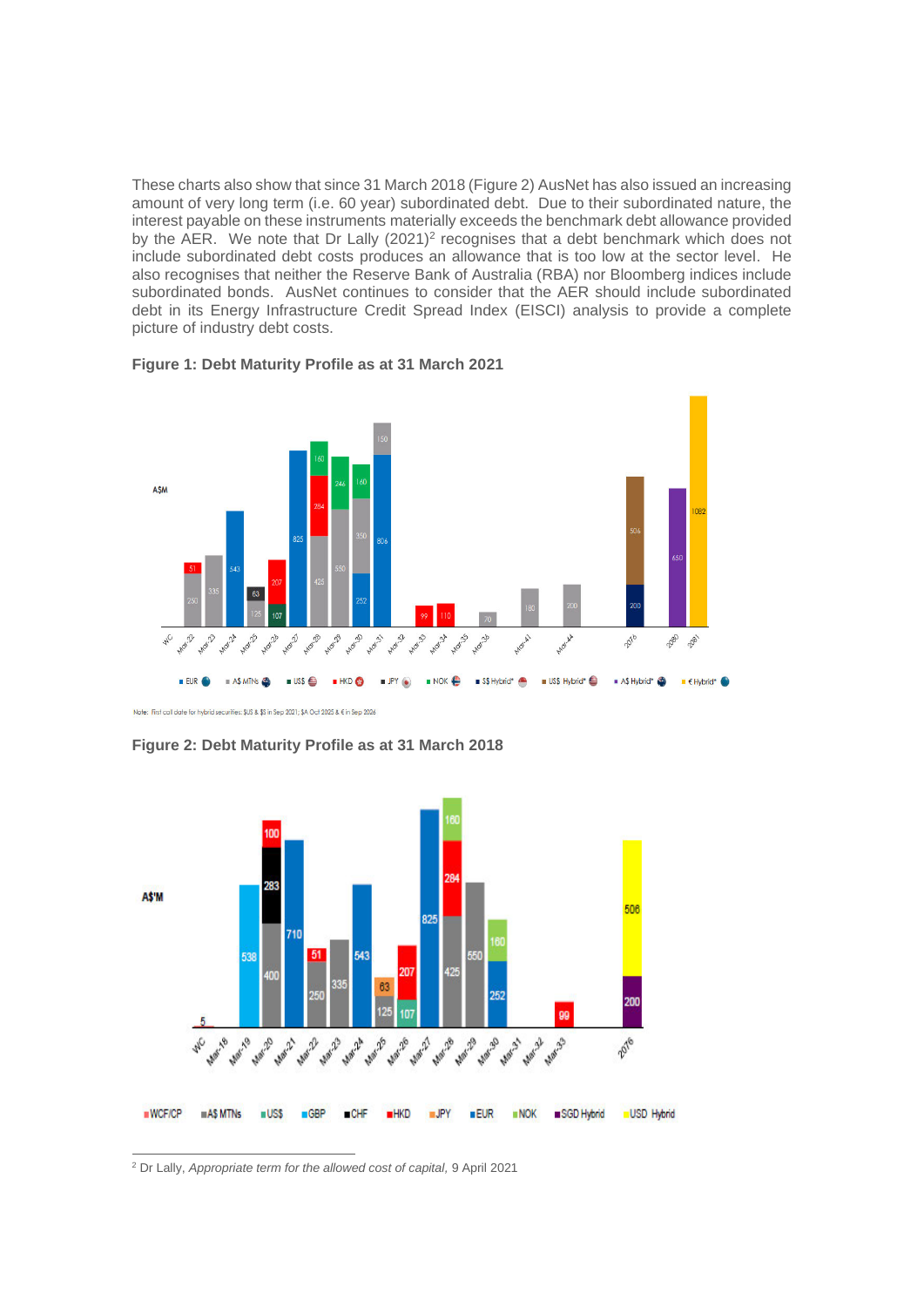Given that industry data does not support a sustained change to the efficient debt term at issuance (and indeed AusNet's weighted average debt term at issuance is increasing), the evidence suggests that a 10 year term remains efficient.

In addition, AusNet is still transitioning to the 10 year trailing average approach across its three networks. Indeed, our gas distribution network will be transitioning until 2028 – after both the 2022 and 2026 RORIs are finalised. Any change to the term of debt in the 2022 RORI would necessitate an additional transition to reflect the change in the debt benchmark (as was applied when moving from the on-the-day to the trailing average approach). This would introduce unwarranted complexity and potential additional costs into the regime.

A change to the term of debt would also be a breach of regulatory certainty. In the 2013 Rate of Return Guideline Explanatory Statement, the AER concluded:

*..in moving to a trailing average approach we consider that we are committing to a debt term for the period nominated. To change the benchmark debt term in response to updated debt portfolio information would not be conducive to regulatory stability. In light of this, in order to ensure that the benchmark efficient entity is able to recover its efficient financing costs consistent with the allowed rate of return objective, we propose to use a 10 year debt term for the purposes of estimating the return on debt and for setting the period of the trailing average. It also means that a 10-year transition will apply<sup>3</sup> .* 

Re-opening this commitment in the 2022 RORI – as was also considered during the 2018 RORI process – is an erosion of regulatory predictability related to a critical part of running a regulated network whose core business is financing, building and maintaining long-lived infrastructure. This should be a critical consideration in the AER's decision making process about debt term. It is therefore concerning that the draft Working Paper does not acknowledge this commitment.

## **Trailing Average Approach to setting the Debt Benchmark**

AusNet agrees with the AER's initial position to maintain the trailing average approach to the return on debt, with annual updating. This approach was adopted in the 2013 Rate of Return Guideline following a rule change proposal submitted by the Energy Users Rule Change Committee<sup>4</sup> after the Global Financial Crisis.

The AER's implementation of this customer-led approach ensures that customers pay smoother prices, aligns to efficient debt costs, and are not unduly exposed to market shocks. It is also a benchmark approach that networks can – and do – replicate, to manage refinancing risk. This assists networks to attract high quality investment and keep prices low.

## **Financeability and Cash Flows**

AusNet supports the introduction of a financeability check both at the time of the RORI and in individual determinations. This is a prudent practice adopted by many international and Australian regulators. Internally inconsistent decisions (whereby inadequate cashflows are provided to support the assumed benchmark credit rating) could lead to industry-wide credit

<sup>3</sup> AER, *Better Regulation - Explanatory Statement – Rate of return guideline,* p.137

<sup>4</sup> Energy Users Rules Change Committee, *Proposal to change the National Electricity Rules in respect of the calculation of the Return on Debt,* 17 October 2011 https://www.aemc.gov.au/sites/default/files/content/e1fcfa7b-23e8- 43c7-92fb-eb825025620f/Energy-Users-Rule-Change-Committee-Proposal.pdf